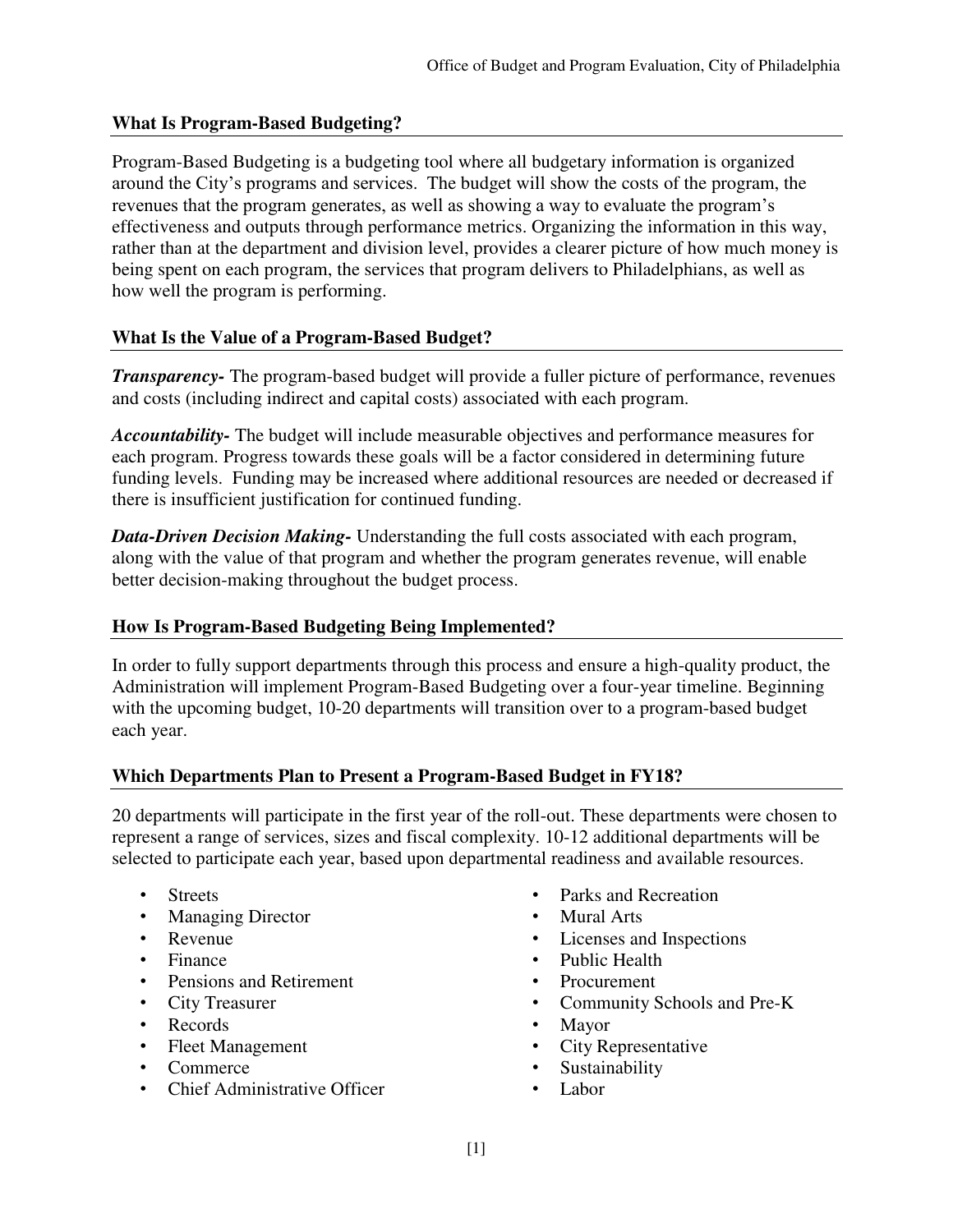### **Will the Budget Process Change?**

The budget process will largely remain the same. Below is a diagram of the annual budget cycle under Program-Based Budgeting:



**Budget Detail:** As each department transitions to program-based budgeting, its budget will be displayed by program, rather than by division. Some additional information (such as indirect costs, associated capital projects, associated revenues, and performance measures) will be included in the program summary.

**Five Year Plan:** As each department transitions to program-based budgeting, it will present its plans, accomplishments and performance by program in the Five Year Plan. A summary of the recommended budget will also include program information and will address the relationship between operating funding and department service levels, revenues, and associated capital projects.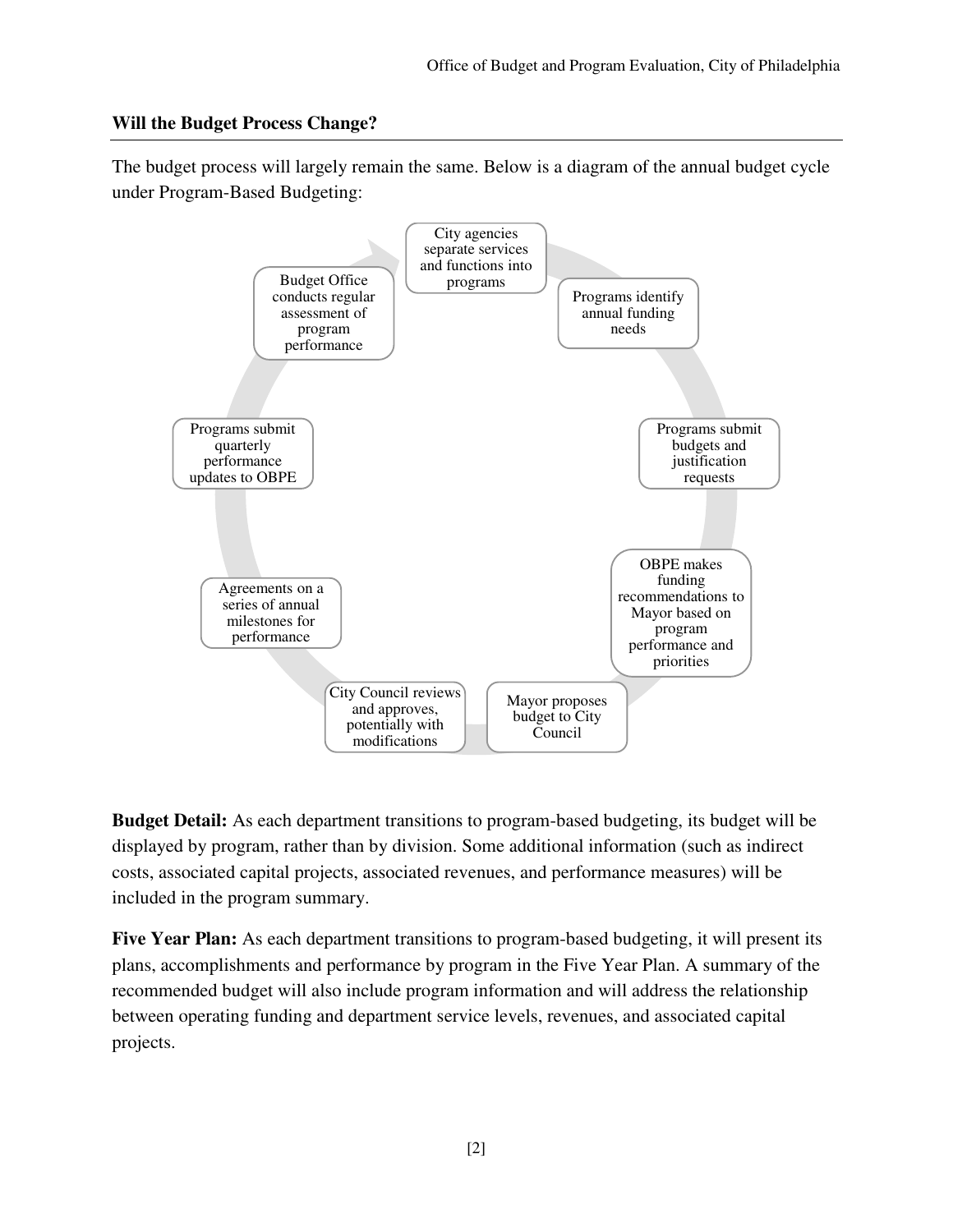## **Will Program-Based Budgeting Lead to Cost Savings in the FY18 Budget?**

The Administration's focus in the first years of the roll-out will be primarily on establishing the structure for Program-Based Budgeting. While some cost savings and investments may be identified in the first year, it is more likely that the short-term benefits will be in better understanding the true costs of the services we provide and in setting and evaluating measurable performance goals for each program.

Eventually, Program-Based Budgeting will allow department heads and City leadership to better understand the implications of funding individual programs. This will allow the City to make investments in programs and services that yield "higher returns" for the residents of Philadelphia. Efficiencies may be identified and cost savings may be achieved, however it is too early to know what the net effect will be on the City's budget.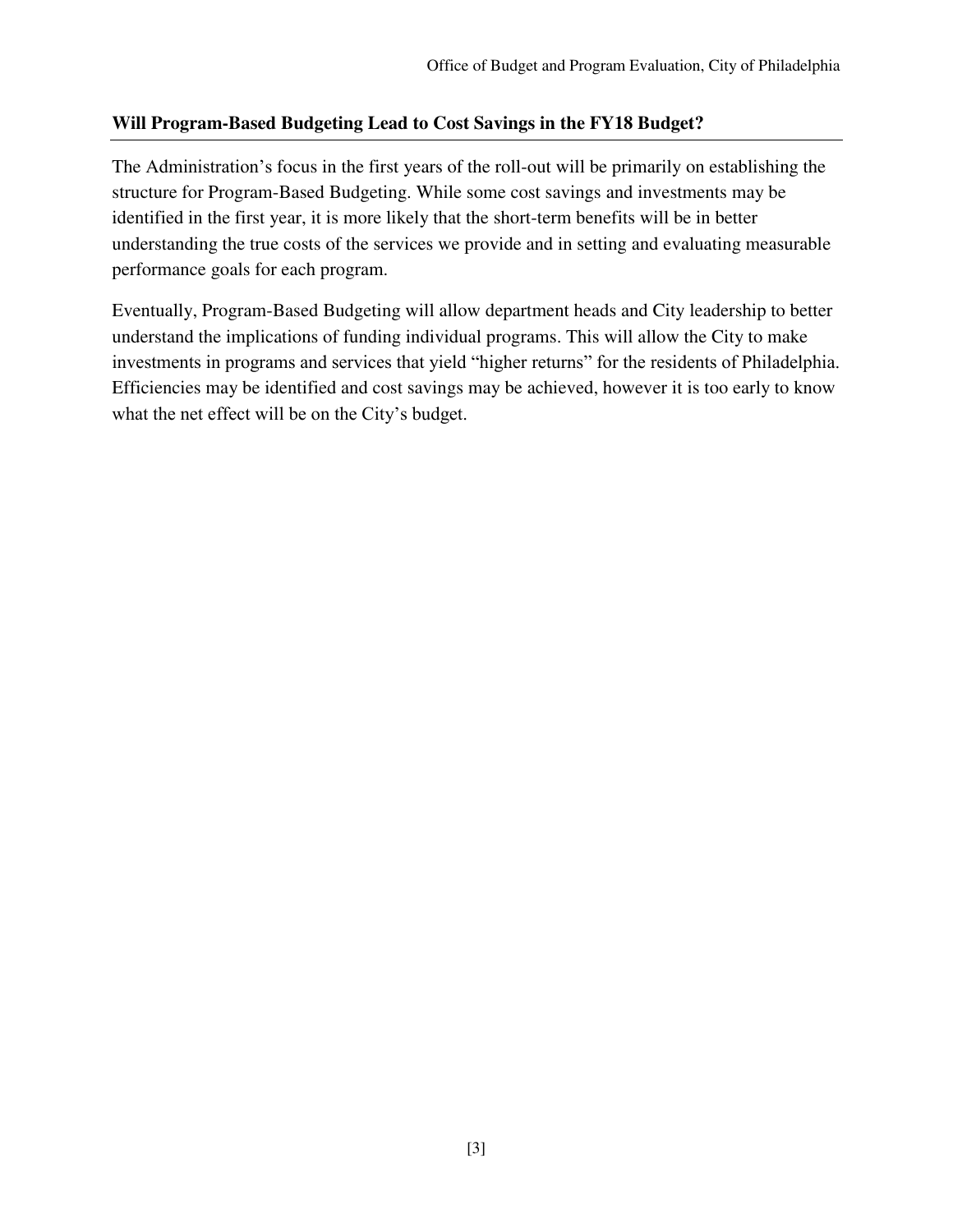# **Appendix: Program Summary for the FY18 Budget Detail**

| <b>CITY OF PHILADELPHIA</b>  |                                          |                         | PROGRAM SUMMARY - ALL FUNDS                   |                             |                                  |                        |  |  |  |  |  |
|------------------------------|------------------------------------------|-------------------------|-----------------------------------------------|-----------------------------|----------------------------------|------------------------|--|--|--|--|--|
| FISCAL 2018 OPERATING BUDGET |                                          |                         |                                               |                             |                                  |                        |  |  |  |  |  |
| Department                   |                                          | No.                     | Program                                       |                             |                                  | No.                    |  |  |  |  |  |
|                              |                                          |                         |                                               |                             |                                  |                        |  |  |  |  |  |
| <b>Program Description</b>   |                                          |                         |                                               |                             |                                  |                        |  |  |  |  |  |
|                              |                                          |                         |                                               |                             |                                  |                        |  |  |  |  |  |
|                              |                                          |                         |                                               |                             |                                  |                        |  |  |  |  |  |
|                              |                                          |                         |                                               |                             |                                  |                        |  |  |  |  |  |
|                              |                                          |                         |                                               |                             |                                  |                        |  |  |  |  |  |
| <b>Program Objectives</b>    |                                          |                         |                                               |                             |                                  |                        |  |  |  |  |  |
|                              |                                          |                         |                                               |                             |                                  |                        |  |  |  |  |  |
|                              |                                          |                         |                                               |                             |                                  |                        |  |  |  |  |  |
|                              |                                          |                         |                                               |                             |                                  |                        |  |  |  |  |  |
|                              |                                          |                         |                                               |                             |                                  |                        |  |  |  |  |  |
|                              |                                          |                         |                                               |                             |                                  |                        |  |  |  |  |  |
|                              |                                          |                         |                                               |                             |                                  |                        |  |  |  |  |  |
|                              |                                          |                         | <b>Performance Measures</b>                   |                             |                                  |                        |  |  |  |  |  |
| Measure                      | Description                              | Fiscal 2016<br>Year-End | Fiscal 2017<br>Target                         | Fiscal 2017<br>Year-to-Date | Fiscal 2017<br>Year-End          | Fiscal 2018<br>Target  |  |  |  |  |  |
| No.                          |                                          |                         |                                               | 12/31/16                    | Estimate                         |                        |  |  |  |  |  |
| (1)                          | (2)                                      | (3)                     | (4)                                           | (5)                         | (6)                              | (7)                    |  |  |  |  |  |
| Comments:                    |                                          |                         |                                               |                             |                                  |                        |  |  |  |  |  |
|                              |                                          |                         |                                               |                             |                                  |                        |  |  |  |  |  |
| Comments:                    |                                          |                         |                                               |                             |                                  |                        |  |  |  |  |  |
|                              |                                          |                         |                                               |                             |                                  |                        |  |  |  |  |  |
| Comments:                    |                                          |                         |                                               |                             |                                  |                        |  |  |  |  |  |
| Comments:                    |                                          |                         |                                               |                             |                                  |                        |  |  |  |  |  |
|                              |                                          |                         |                                               |                             |                                  |                        |  |  |  |  |  |
| Comments:                    |                                          |                         |                                               |                             |                                  |                        |  |  |  |  |  |
|                              |                                          | Fiscal 2016             | <b>Summary by Fund</b><br>Fiscal 2017         | Fiscal 2017                 | Fiscal 2018                      |                        |  |  |  |  |  |
| Fund                         | Fund                                     | Actual                  | Original                                      | Estimated                   | Proposed                         | Increase<br>or         |  |  |  |  |  |
| No.                          |                                          | Obligations             | Appropriations                                | Obligations                 | <b>Budget</b>                    | (Decrease)             |  |  |  |  |  |
| (1)                          | (2)                                      | (3)                     | (4)                                           | (5)                         | (6)                              | (7)                    |  |  |  |  |  |
|                              |                                          |                         |                                               |                             |                                  |                        |  |  |  |  |  |
|                              |                                          |                         |                                               |                             |                                  |                        |  |  |  |  |  |
|                              |                                          |                         |                                               |                             |                                  |                        |  |  |  |  |  |
|                              |                                          |                         |                                               |                             |                                  |                        |  |  |  |  |  |
|                              | Total                                    |                         |                                               |                             |                                  |                        |  |  |  |  |  |
|                              |                                          |                         | <b>Summary of Full Time Positions by Fund</b> |                             |                                  |                        |  |  |  |  |  |
| Fund                         |                                          | <b>Actual Positions</b> | Fiscal 2017                                   | Increment Run               | Fiscal 2018                      | Inc. / (Dec.)          |  |  |  |  |  |
| No.<br>(1)                   | Fund<br>(2)                              | 6/30/16<br>(3)          | <b>Budgeted Positions</b><br>(4)              | December 2016<br>(5)        | <b>Budgeted Positions</b><br>(6) | (Col. 6 less 4)<br>(7) |  |  |  |  |  |
|                              |                                          |                         |                                               |                             |                                  |                        |  |  |  |  |  |
|                              |                                          |                         |                                               |                             |                                  |                        |  |  |  |  |  |
|                              |                                          |                         |                                               |                             |                                  |                        |  |  |  |  |  |
|                              |                                          |                         |                                               |                             |                                  |                        |  |  |  |  |  |
|                              |                                          |                         |                                               |                             |                                  |                        |  |  |  |  |  |
|                              | <b>Total Full Time</b>                   |                         |                                               |                             |                                  |                        |  |  |  |  |  |
|                              | 71-53E (Program Based Budgeting Version) |                         |                                               |                             |                                  |                        |  |  |  |  |  |